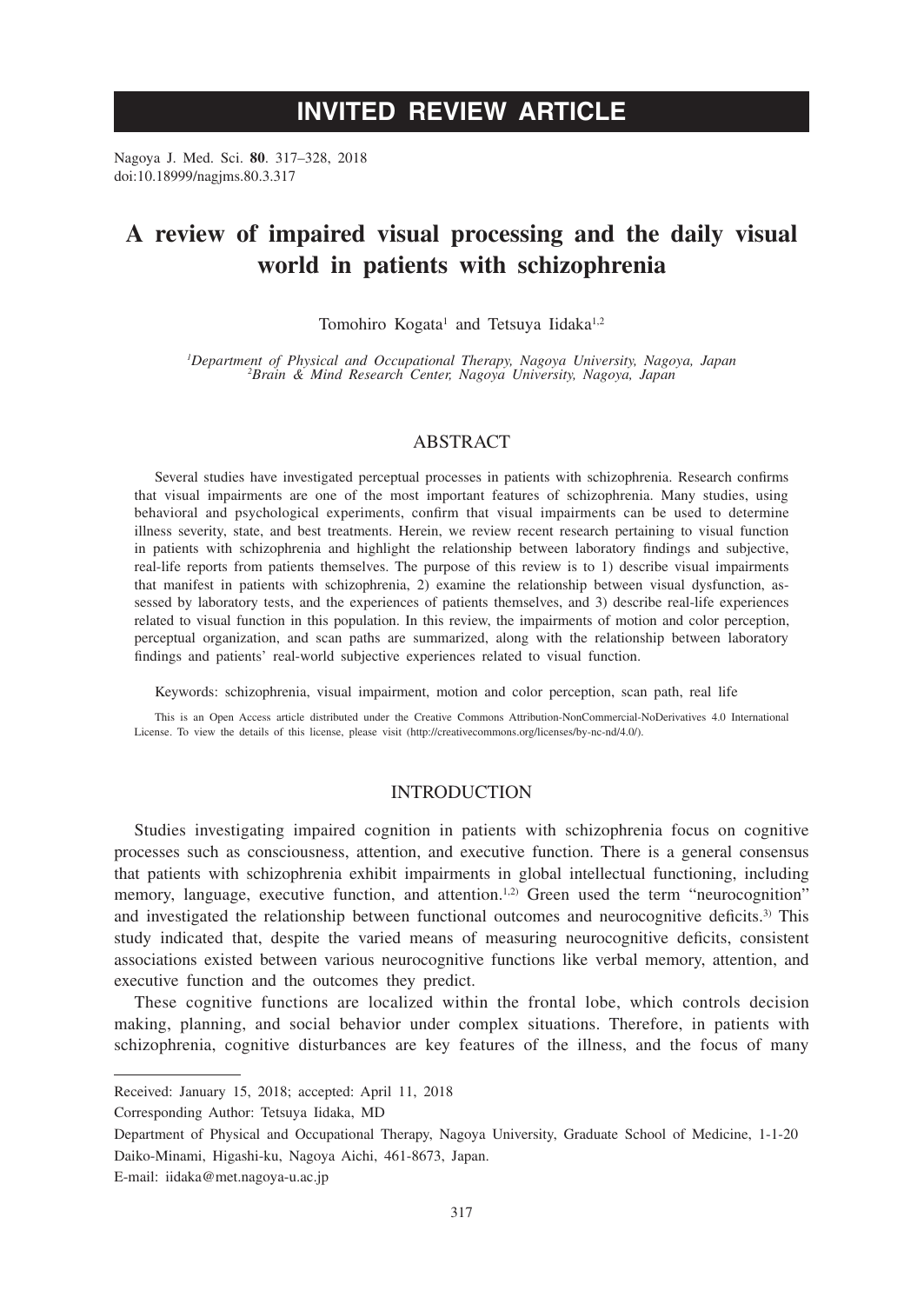clinical therapies and treatments. Moreover, impairments in perceptual processes such as visual, auditory, or somatosensory are also key features. The Cognitive Neuroscience Treatment Research to Improve Cognition in Schizophrenia<sup>4)</sup> project suggested that, in patients with schizophrenia, perceptual dysfunction relates to the patient's overall clinical status, particularly when focusing on visual processing in patients with schizophrenia. Some studies have investigated the relationship between visual processing and social perception<sup>5,6)</sup> or functional status,<sup>7,8)</sup> and showed that visual processing impairments influence social perception and functional outcomes. However, Silverstein and Keane examined PubMed citations in 2010 and showed that, compared to other cognitive domains, such as attention, memory, and language, less was known about visual processing in patients with schizophrenia.9) Afterward, numerous studies reaffirm that visual function is a key factor that relates to illness severity, state, and treatment.

Visual perception research pursues various aims and structural and physiological targets including the eyes, brain circuitry, and patients' visual self-experiences. For example, studies have shown that patients with schizophrenia have anomalous eye structures (see review by Silverstein and Rosen<sup>10)</sup>), while other studies focus instead on the structure of visual processing.<sup>11)</sup> This review 1) summarizes various elements of visual impairments in patients with schizophrenia, 2) focuses on the relationship between visual dysfunction assessed by laboratory tests and subjective, real-world experiences, and 3) examines daily life disturbances related to visual dysfunction. Included studies are summarized in Table 1. We focus on studies related to motion and color perception, perceptual organization, and scan path as these modalities are commonly subjected to laboratory tests and likely relate to patients' subjective and real-world visual experiences. Experiential anomalies have been related to impairment in perceptual organization tasks in patients with schizophrenia.<sup>12)</sup>

| Authors                     | Number of Participants<br>(SZ: patients with<br>schizophrenia, HC:<br>healthy controls) | Task                                           | Summary of key findings in<br>patients with schizophrenia                                                                                                                                  |
|-----------------------------|-----------------------------------------------------------------------------------------|------------------------------------------------|--------------------------------------------------------------------------------------------------------------------------------------------------------------------------------------------|
| <b>Motion perception</b>    |                                                                                         |                                                |                                                                                                                                                                                            |
| Stuve et al. <sup>14)</sup> | $SZ=19$ . $HC=19$                                                                       | Coherent motion<br>paradigm (dots)             | Increased threshold of motion<br>perception<br>Negative correlation between<br>smooth pursuit gain and<br>threshold of motion perception                                                   |
| Chen et $al$ <sup>15)</sup> | $SZ = 15$ , $HC = 8$                                                                    | Velocity discrimination<br>paradigm (gratings) | Increased threshold of velocity<br>discrimination only in small<br>velocity discrimination                                                                                                 |
| Chen et al. <sup>16)</sup>  | $SZ = 15$ , $HC = 8$                                                                    | Velocity discrimination<br>paradigm (gratings) | Increased threshold of<br>mid-velocity detection<br>Correlation of velocity<br>detection and initial<br>acceleration of smooth pursuit                                                     |
| Chen et $al^{17}$           | SZ=20, Relatives=24,<br>$HC=20$                                                         | Velocity discrimination<br>paradigm (gratings) | Increased threshold of<br>mid-velocity detection<br>Correlation of velocity<br>detection and initial<br>acceleration of smooth pursuit<br>Relatives of SZ showed similar<br>tendency to SZ |

**Table 1** A list of studies examining visual functions in patients with schizophrenia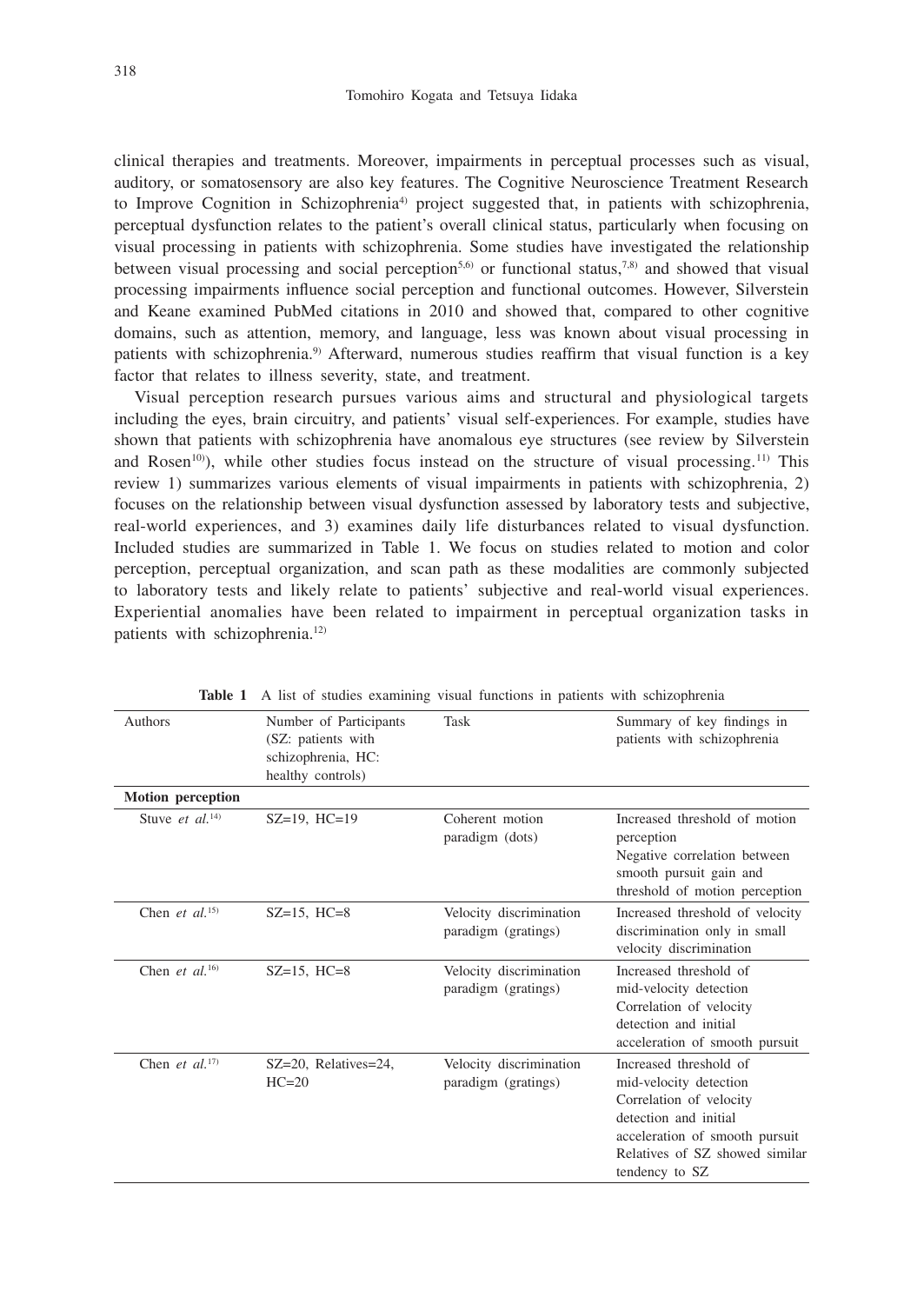# Impaired visual processing and the daily visual world in schizophrenia

| Li <sup>18</sup>               | $SZ=13$ , $HC=14$                                                   | Coherent motion<br>paradigm (dots)                                                    | Increased threshold of motion<br>perception                                                                            |
|--------------------------------|---------------------------------------------------------------------|---------------------------------------------------------------------------------------|------------------------------------------------------------------------------------------------------------------------|
| Chen et $al.^{19}$             | $SZ = 23$ , $HC = 26$                                               | Coherent motion<br>paradigm (dots)<br>Direction discrimination<br>paradigm (gratings) | Increased threshold of coherent<br>motion paradigm<br>Intact direction discrimination<br>of gratings                   |
| Chen et $al^{20}$              | SZ=29, Relatives=20,<br>Bipolar disorder=19,<br>$HC=33$             | Coherent motion<br>paradigm (dots)                                                    | Increased threshold only in SZ<br>compared to HC                                                                       |
| Slaghuis et al. <sup>21)</sup> | $SZ = 35$ , $HC = 35$                                               | Coherent motion<br>paradigm (dots)                                                    | Increased detection threshold at<br>6 deg/s, but intact performance<br>at 12 and 24 deg/s                              |
| Chen et $al.^{22)}$            | $SZ = 34$ , $HC = 17$                                               | Velocity discrimination<br>paradigm (low and high<br>contrast gratings)               | Increased threshold of both low<br>and high contrast conditions                                                        |
| Bidwell et $al^{(23)}$ .       | $SZ = 44$ , $HC = 40$                                               | Velocity discrimination<br>paradigm (gratings)                                        | Increased threshold independent<br>of their age                                                                        |
| Chen et $al.^{24}$             | $SZ = 25$ , Bipolar=16,<br>$HC=25$                                  | Velocity discrimination<br>paradigm (gratings)                                        | Increased threshold at high,<br>mid and low speed in bipolar<br>patients<br>Increased threshold at high<br>speed in SZ |
| Kim et al. $25)$               | $SZ=14$ , $HC=16$                                                   | Velocity discrimination<br>paradigm (dots)                                            | Increased threshold in velocity<br>discrimination                                                                      |
| Clementz et $al^{26}$          | $SZ=18$ , $HC=17$                                                   | Velocity discrimination<br>paradigm (dots)                                            | Increased threshold in velocity<br>discrimination                                                                      |
| Slaghuis et al. <sup>27)</sup> | $SZ = 24$ (positive<br>symptoms=12, negative<br>symptoms=12), HC=12 | Direction detection<br>paradigm (gratings)                                            | Increased threshold only in SZ<br>with negative symptoms                                                               |
| Kelemen et al. <sup>30)</sup>  | $SZ = 52$ , $HC = 30$                                               | Coherent motion<br>paradigm (dots)                                                    | Increased threshold and correla-<br>tion with dysfunction of theory<br>of mind                                         |
| Color perception               |                                                                     |                                                                                       |                                                                                                                        |
| Shuwairi et al. <sup>31)</sup> | $SZ=16$ , $HC=14$                                                   | Standardized color<br>discrimination task                                             | More errors independent of<br>age, education, symptoms<br>and dosage of anti-psychotic<br>medications                  |
| Ungar et al. <sup>34)</sup>    | $SZ=15$ , $HC=15$                                                   | Color stroop paradigm<br>(color names vs. color<br>of font)                           | Greater activation in the<br>medial parietal regions under<br>the stroop effect condition                              |
| Jahshan et $al^{35)}$          | SZ=148, HC=54                                                       | Color priming paradigm<br>(short and long stimuli<br>onset asynchrony)                | No difference in color priming<br>effect between short and long<br>SOA                                                 |
| David et al. $36$              | SZ=22, Depression=14,<br>$HC=16$                                    | Color perception of left<br>or right visual fields<br>(naming and matching)           | More errors in color matching<br>across half visual field                                                              |
| Perceptual organization        |                                                                     |                                                                                       |                                                                                                                        |
| Carter et al. <sup>38)</sup>   | $SZ = 23$ , $HC = 14$                                               | Global-local task                                                                     | Impairments in local targets<br>detection correlated with<br>auditory hallucination                                    |
| Buchanan et al. <sup>39)</sup> | $SZ = 39$ (deficit form=18,<br>non-deficit form=21),<br>$HC=30$     | Visual closure task                                                                   | Poor performance in visual<br>closure task in deficit form<br>of $\,$                                                  |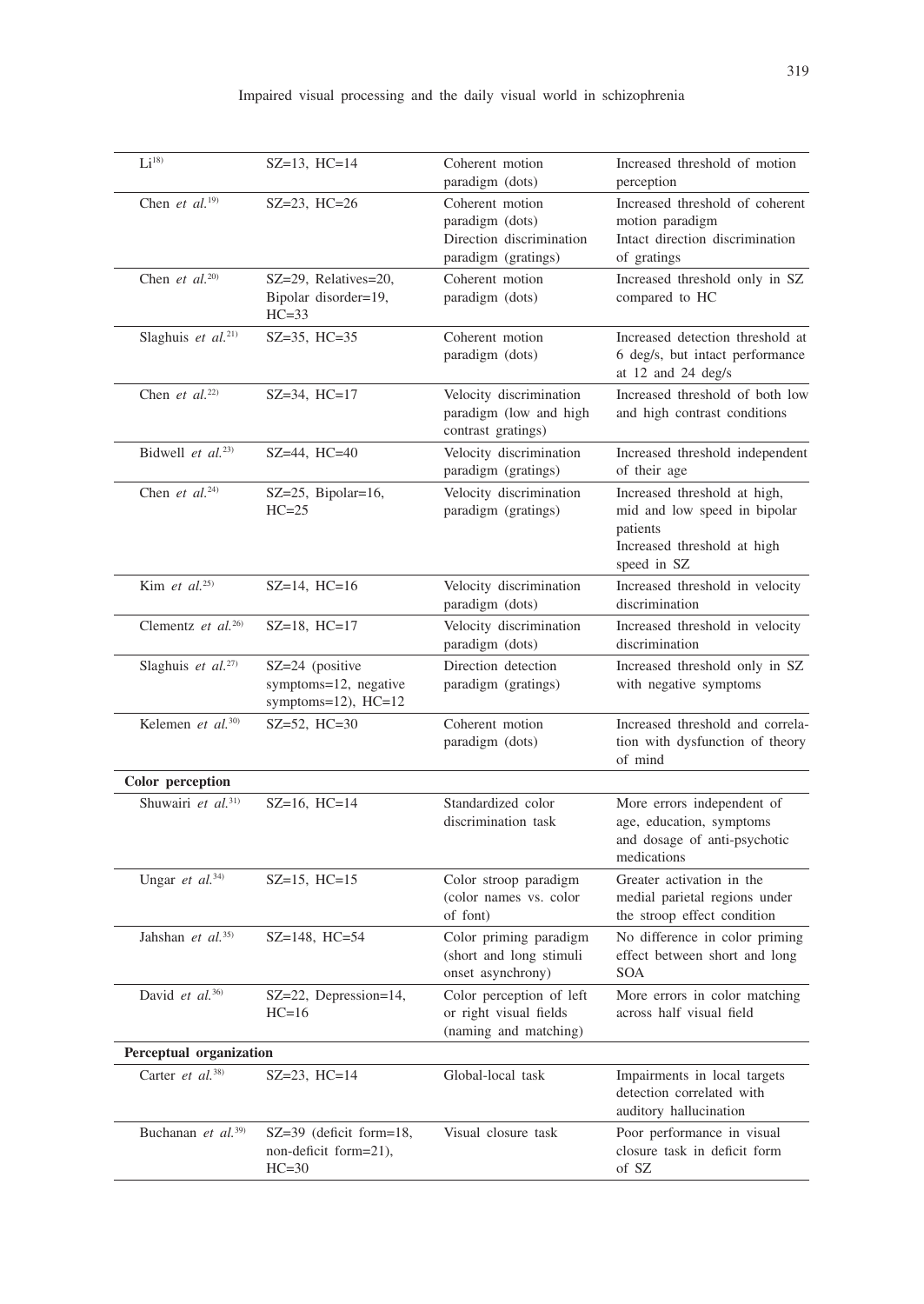| Cox et al. $40$                   | SZ=30 (paranoid=15,<br>non-paranoid=15),<br>Psychiatric controls=15                                                                                                 | Embedded figures task                                                                | Poor performance in patients<br>with non-paranoid form                                                                          |
|-----------------------------------|---------------------------------------------------------------------------------------------------------------------------------------------------------------------|--------------------------------------------------------------------------------------|---------------------------------------------------------------------------------------------------------------------------------|
| Parnas et $al^{(41)}$             | SZ=19 (chronic=10, first<br>admission=9), Prodromal<br>schizophrenia patients=10,<br>$HC=14$                                                                        | Contour detection task                                                               | Poor performance in chronic<br>SZ                                                                                               |
| Silverstein et al. <sup>42)</sup> | SZ=23, Psychiatric<br>patients=19, HC=17                                                                                                                            | Contour integration task                                                             | Poor performance correlated<br>with disorganized symptomatol-<br>ogy                                                            |
| Uhlhaas et al. <sup>43)</sup>     | Schizotypal=32,<br>Non-schizotypal=37                                                                                                                               | Contour integration task                                                             | Schizotypal participants with<br>thought disorder showed poor<br>performance                                                    |
| Uhlhaas et $al^{44}$              | SZ=47 (disorganized=14,<br>non-disorganized=33),<br>Other psychotic=19,<br>Psychiatric controls=25                                                                  | Contour integration task<br>visual closure task                                      | SZ with disorganized<br>symptoms showed impairment<br>in perceptual organization<br>The impairments improved<br>after treatment |
| Scan path                         |                                                                                                                                                                     |                                                                                      |                                                                                                                                 |
| Holzman et al. <sup>47)</sup>     | Psychotic patients=25<br>(SZ=18), Psychiatric<br>controls=8, HC=33                                                                                                  | Smooth pursuit of<br>oscillating pendulum<br>suspended                               | Deviant smooth pursuit in<br>eye-tracking patterns                                                                              |
| Holzman et al. <sup>48)</sup>     | SZ=69, schizoaffective<br>disorders=6,<br>Other psychotics=9,<br>nonpsychotics=19,<br>Relatives of SZ=34,<br>Relatives of<br>nonschizophrenic<br>patients=19, HC=72 | Smooth pursuit of<br>oscillating pendulum<br>suspended                               | SZ and their relatives showed<br>deviant eye-tracking patterns                                                                  |
| Moriya et al. <sup>49)</sup>      | $SZ = 24$ , $HC = 20$                                                                                                                                               | Free-viewing of pictures<br>(human figures and "S"<br>shape figure)                  | Fewer fixations and limited<br>moving range of gaze                                                                             |
| Gaebel et al. <sup>50)</sup>      | $SZ = 20$ , $HC = 20$                                                                                                                                               | Free-viewing of pictures<br>(situation of interpersonal<br>communication)            | Staring-scanning had more<br>negative symptoms, and<br>extensive scanning had more<br>positive symptoms                         |
| Williams et al. <sup>51)</sup>    | SZ=63, Psychiatric<br>controls=60                                                                                                                                   | Free-viewing of normal<br>and degraded faces                                         | Fewer fixations and inattention<br>of salient features                                                                          |
| Quirk et al. <sup>52)</sup>       | SZ=20, Addiction<br>recovery patients=10                                                                                                                            | Free-viewing of<br>emotional pictures                                                | Fewer regions of interest only<br>in neutral conditions                                                                         |
| Sprenger et al. <sup>53)</sup>    | SZ=32, HC=33                                                                                                                                                        | Free-viewing of pictures<br>regarding daily situations                               | Longer fixation times and<br>fewer fixations independent of<br>cognitive or emotional content                                   |
| Streit et al. <sup>54)</sup>      | $SZ=16$ , $HC=18$                                                                                                                                                   | Viewing of faces during<br>facial affect recognition                                 | More frequent fixations on the<br>specific region                                                                               |
| Loughland et al. <sup>55)</sup>   | SZ=65, HC=61                                                                                                                                                        | Viewing of faces during<br>facial affect recognition                                 | Inattention to salient features                                                                                                 |
| Loughland et al. <sup>56)</sup>   | SZ=63, Relatives=37,<br>$HC=61$                                                                                                                                     | Viewing of faces during<br>face recognition and<br>facial affect recognition<br>task | Fewer fixations compared to<br>HC and relatives of SZ<br>Relatives of SZ showed fewer<br>fixations of specific regions          |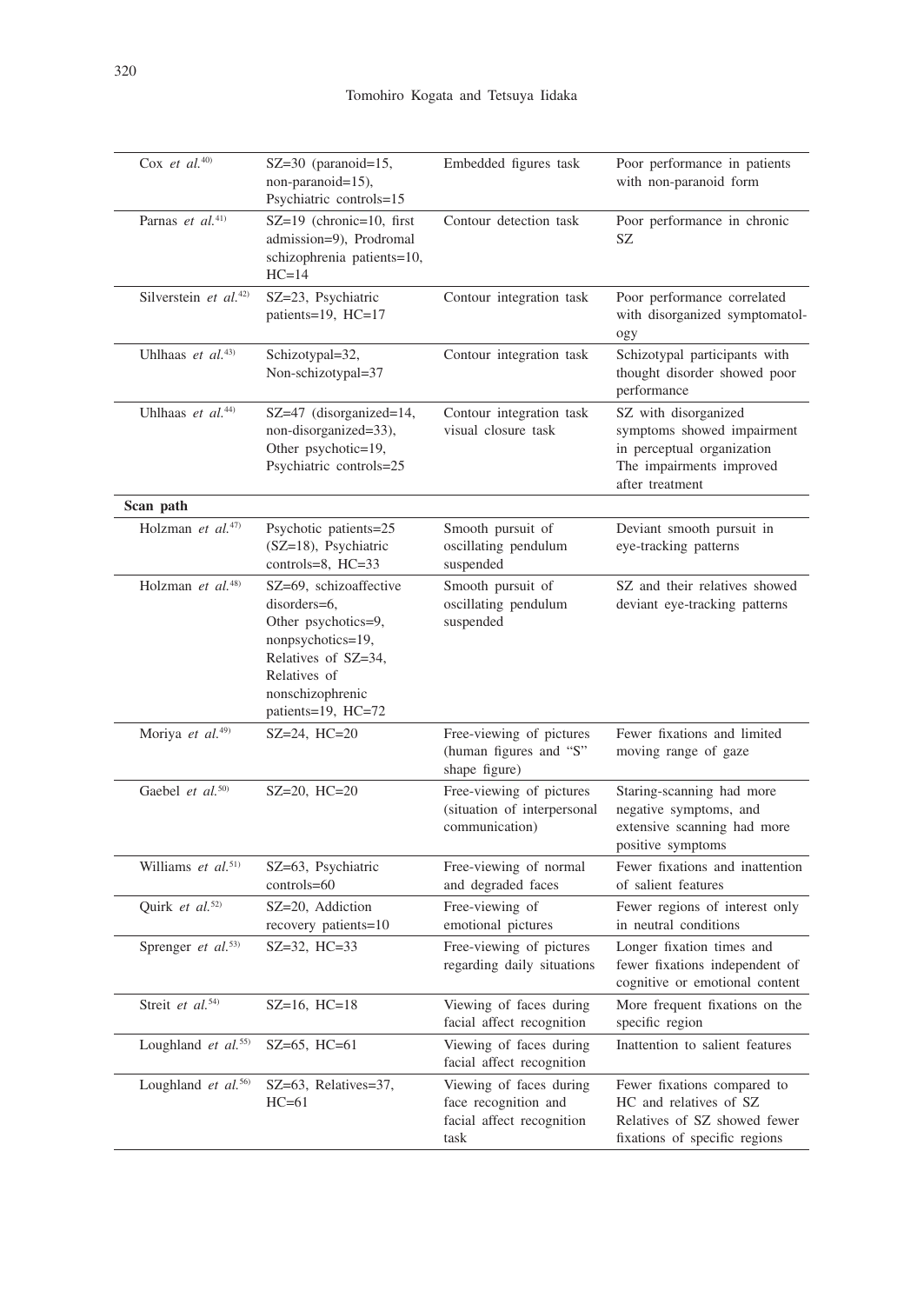#### MOTION PERCEPTION

Motion perception refers to the visual mechanism for detecting the displacement of optical images over time. Motion is perceived when a certain threshold level is exceeded.<sup>13)</sup> In patients with schizophrenia, disturbances in motion perception are examined using tasks that ask the patient to identify the speed or direction of moving objects. In an earlier study, Stuve *et al.* showed that patients with schizophrenia had abnormal motion perception related to smooth pursuit gain deficits.14) This study employed a motion detection, smooth pursuit (eye-movement recording), and attention (Continuous Performance Task) to determine the relationships among the three tasks. A moving dot motion paradigm was used to measure the perceptual threshold for motion detection. In the coherent motion trial, some moving dots correlated with velocity and direction (left or right) while others moved in random patterns. Participants were asked if the correlated motion dots moved left or right. Here, motion detection impairments were related smooth pursuit, rather than the attention, dysfunction in patients with schizophrenia. This study also suggested that motion perception operated independently of visual attention.

Impaired motion perception associated with schizophrenia was extensively reported by other studies. Chen *et al.* used speed discrimination tasks, where participants were asked to identify which of two horizontal moving grated stimuli was moving faster, to study motion perception. Results obtained during the easy  $(15\%$  vs  $5\%$ ), and difficult  $(11\%$  vs  $9\%$ ), speed discrimination trials showed that patients with schizophrenia showed significantly lower contrast sensitivity for speed, compared to healthy controls, during only the difficult trial.<sup>15)</sup> Chen *et al.* also investigated the relationship between impaired speed discrimination and smooth pursuit eye movement. In this study, eye movement was evaluated using two tasks that required the patient to track the movement of predictable and unpredictable targets. The results showed that contrast sensitivity for speed discrimination was significantly correlated with both initial acceleration and peak gain in patients with schizophrenia. These findings suggested that speed discrimination impairments were related to the dysfunction of smooth pursuit.<sup>16)</sup>

Another similar study revealed that the first-degree relatives of patients with schizophrenia also had impairments in smooth pursuit and motion perception.<sup>17)</sup> Other studies suggesting impairments of motion perception in schizophrenia used the coherent motion paradigm, $18-21$ ) velocity discrimination paradigm,<sup>22-26</sup>) and the direction detection paradigm.<sup>27)</sup> With regard to eye movement, several studies have demonstrated that patients with schizophrenia possessed both smooth pursuit and saccadic abnormalities, $28,29$ ) affecting perception of rapid displacement. Other reports indicate that impaired motion perception in patients with schizophrenia is related to the theory of mind.<sup>30)</sup>

In summary, the results of these studies indicate that motion perception deficits in patients with schizophrenia exist independently of other deficits in attention, smooth pursuit, and saccade. Therefore, observations of motion perception are important clinical signs for investigating patients' daily lives.

#### COLOR PERCEPTION

Although motion perception has been investigated extensively in schizophrenia, the same cannot be said for color perception. Shuwairi *et al.* investigated color discrimination in patients with schizophrenia and healthy controls.<sup>31)</sup> Patients with Parkinson's disease<sup>32)</sup> and cocaine withdrawal<sup>33)</sup> exhibited blue-color discrimination impairments. Notably, both conditions involve dopaminergic dysregulation. Because patients with schizophrenia also exhibit dopaminergic dysregulation, this study investigated color discrimination in patients with schizophrenia as well. The authors found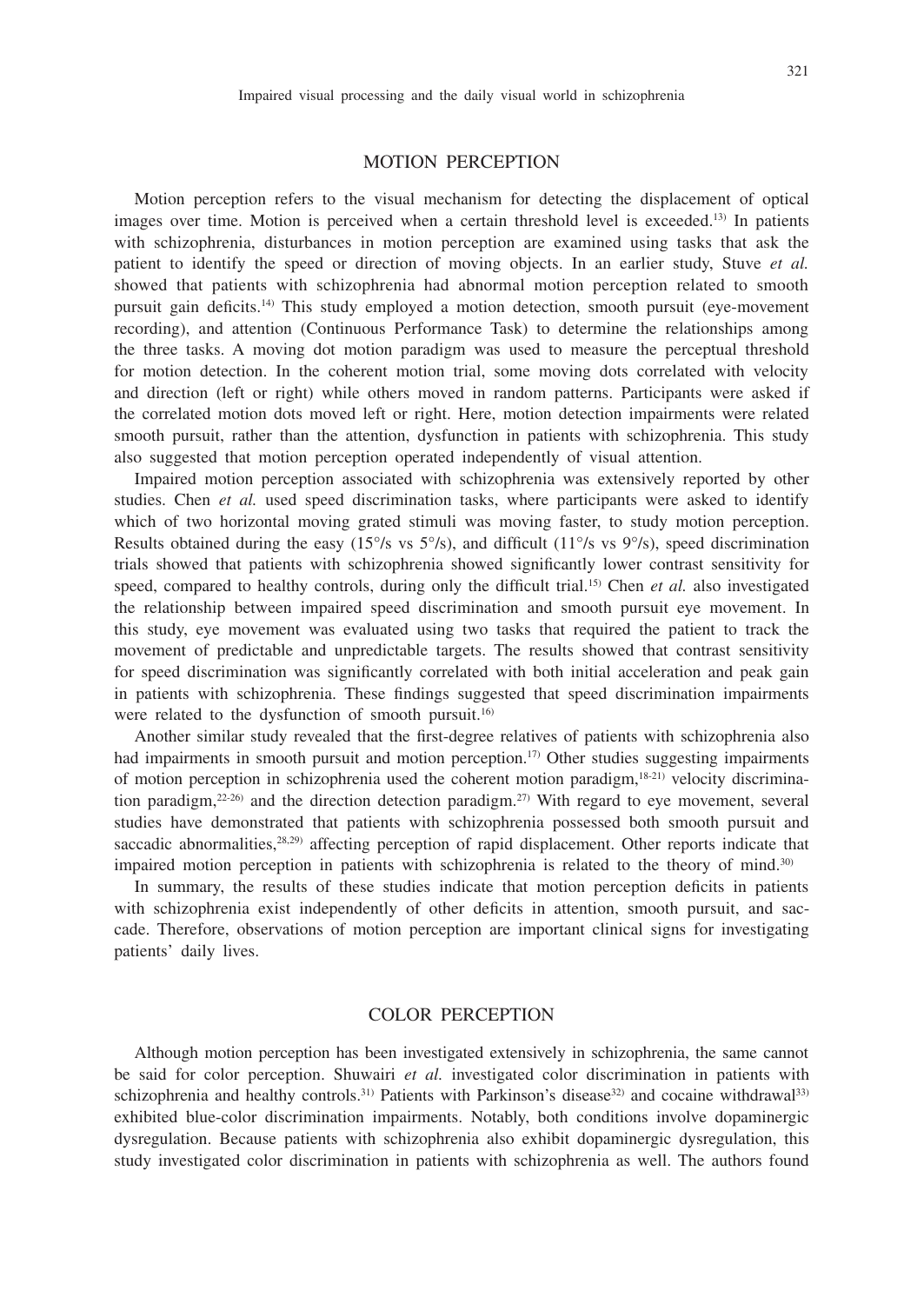that patients with schizophrenia made more blue-color discrimination errors than did healthy controls; however, in patients with schizophrenia the error patterns differed from those observed in patients with either Parkinson's disease or cocaine withdrawal. Patients with schizophrenia showed more errors than healthy controls, and the errors were observed in three color conditions: red, green, and blue. These results suggested that, in patients with schizophrenia, observed impairments were not specific to a particular hue, but rather reflected a general perceptual disorder.

Ungar *et al.* investigated Stroop task performance in healthy controls and patients with schizophrenia and compared their brain activation patterns using functional magnetic resonance imaging.34) Here, patients with schizophrenia showed greater activation in the medial parietal regions than the healthy controls under the Stroop effect condition. Another study investigated color priming effects during the early visual processing stages of schizophrenia.35) The authors used the color priming paradigm that used short and long stimuli onset asynchrony under both unconscious and conscious conditions. Patients with schizophrenia showed dysfunction under the conscious, but not the unconscious condition, suggesting that patients with schizophrenia might have intact neuronal function from the retina to the early visual cortex. A classic experiment using a tachistoscope showed that patients with schizophrenia exhibited differences in brain laterality (left visual field vs. right visual field) for color perception, compared to healthy controls.36)

# PERCEPTUAL ORGANIZATION

In patients with schizophrenia, deficits in perceptual organization are widely established. Perceptual organization involves grouping and segregating processes.<sup>37)</sup> Empirical investigations of perceptual organization, involving global-local, $38$  visual closure, $39$  embedded figures, $40$  and contour detection tasks,41) have been applied to patients with schizophrenia. Silverstein *et al.* reported that patients with chronic schizophrenia had impairments in the contour integration task.42) Additionally, patients with schizophrenia who performed poorly on the contour detection task exhibited symptoms consistent with severe disorganization.

Contour integration, the ability to detect the closed contour composed of discontinuous elements from a picture containing distractors, was the focus of other studies. Uhlhaas *et al.* examined whether participants with schizotypal personality traits had impaired perceptual organization in nonclinical situations.43) Schizotypal participants with thought disorders had poor performance on contour detection tasks, suggesting that impaired perceptual organization was a common dysfunction in schizophrenia and schizotypal personalities. Uhlhaas *et al.* also examined the relationship between the dysfunction of perceptual organization and clinical outcomes of patients with schizophrenia.44) Patients with schizophrenia with disorganization showed impairments in perceptual organization, which improved during remission.

In summary, these findings suggest that an impairment in perceptual organization is related to various clinical and nonclinical traits. At present, there are limited studies investigating the relationship between anomalies of perceptual organization and brain activity in patients with schizophrenia and further investigations are needed (see review by Uhlhaas & Silverstein, and Silverstein & Keane $45,46$ ).

#### SCAN PATH

Early research findings indicated patients with schizophrenia exhibit abnormal eye-tracking patterns.47) Holzman *et al.* also showed that both patients with schizophrenia, and their relatives,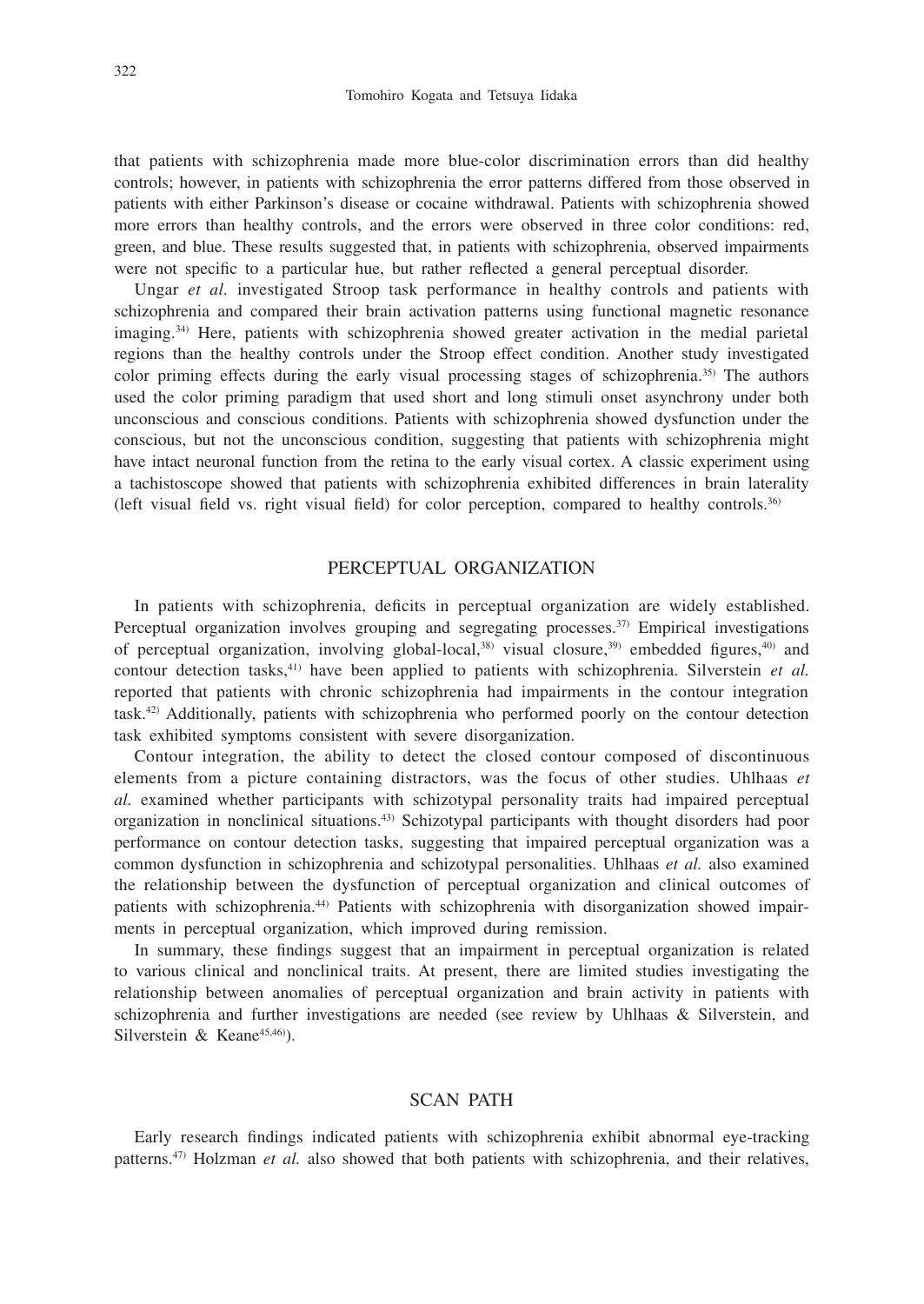had eye-tracking dysfunctions.<sup>48)</sup> These studies required participants to pursue moving objects with their eyes and revealed dysfunction in smooth pursuit in patients with schizophrenia. Moreover, many studies recorded the eye movement of schizophrenia patients, and observed atypical behaviors during visual exploration tasks. Moriya *et al.* reported that eye movement patterns in patients with schizophrenia differed from those observed in healthy controls.<sup>49)</sup> This study employed free-viewing of four pictures containing human figures and geometric figures like the letter "S." The eye movement pattern was analyzed by recording eye fixation patterns. Patients with schizophrenia showed different patterns from those of healthy controls, and shifted fixation points on pictures less frequently than healthy controls. These results indicated that healthy controls tended to view the pictures widely, whereas patients with schizophrenia tended to gaze at only one section of a picture at a time.

Other studies that employed free-viewing tasks showed different eye movement patterns between patients with schizophrenia and controls. Experimental constructs that involve freeviewing tasks are beneficial because they provide information about a participant's voluntary behaviors. This information is useful for understanding behaviors in real-world settings. Gaebel *et al.* investigated eye movement in patients with schizophrenia, using free-viewing tasks.<sup>50)</sup> The authors used pictures that depicted a situation of interpersonal communication, within the context of a proverb. They found that patients with schizophrenia used two types of scanning patterns: staring-scanning and extensive scanning. Patients who used the staring-scanning method had more negative symptoms, while patients who used extensive scanning had more positive symptoms of schizophrenia.

A study by Williams *et al.* showed that patients with schizophrenia did not pay attention to remarkable characteristics while viewing pictures of faces.51) Patients with schizophrenia observed significantly fewer fixation points than healthy controls. In schizophrenia, atypical visual scanning might impair complex object cognition, such as face perception. Quirk and Strauss investigated the relationship between emotional perception and visual exploration using free-viewing tasks with digitalized photographs from the International Affective Picture System.52) This study recorded fixation patterns and compared regions of interest (ROI) between patients with schizophrenia and healthy controls. Under neutral picture conditions, patients with schizophrenia gazed at fewer ROIs than controls. However, under emotional picture conditions, there were no between-group differences in ROIs. The authors concluded that patients with schizophrenia may only have intact patterns of visual exploration when viewing emotional pictures.

Sprenger *et al.* investigated visual exploration patterns in patients with schizophrenia, using daily, social pictures that contained cognitive and emotional elements.<sup>53)</sup> The pictures used in this study were evaluated in terms of cognitive complexity and emotional constraint, as in the previous study. The authors analyzed whether both the cognitive and emotional elements affected visual exploration behaviors. Patients with schizophrenia had longer fixation times and fewer fixation shifts than healthy controls. However, in both groups, cognitive and emotional elements significantly affected visual exploration. In patients with schizophrenia, atypical exploration may apply to general elements without cognitive or emotional content.

Other studies measured the scan path of patients with schizophrenia during various experimental tasks, such as facial recognition and facial affect recognition. Streit *et al.* reported that patients with schizophrenia showed atypical scan paths during the facial affect recognition test, compared to healthy control subjects.54) Loughland *et al.* examined the relationship between facial affect recognition and scan path features in patients with schizophrenia.<sup>55)</sup> Here, patients with schizophrenia showed different and restricted scan path styles, as compared to healthy controls, with fewer fixations and inattention to significant features. In addition, the first-degree relatives of patients with schizophrenia also showed restricted scan path patterns.56)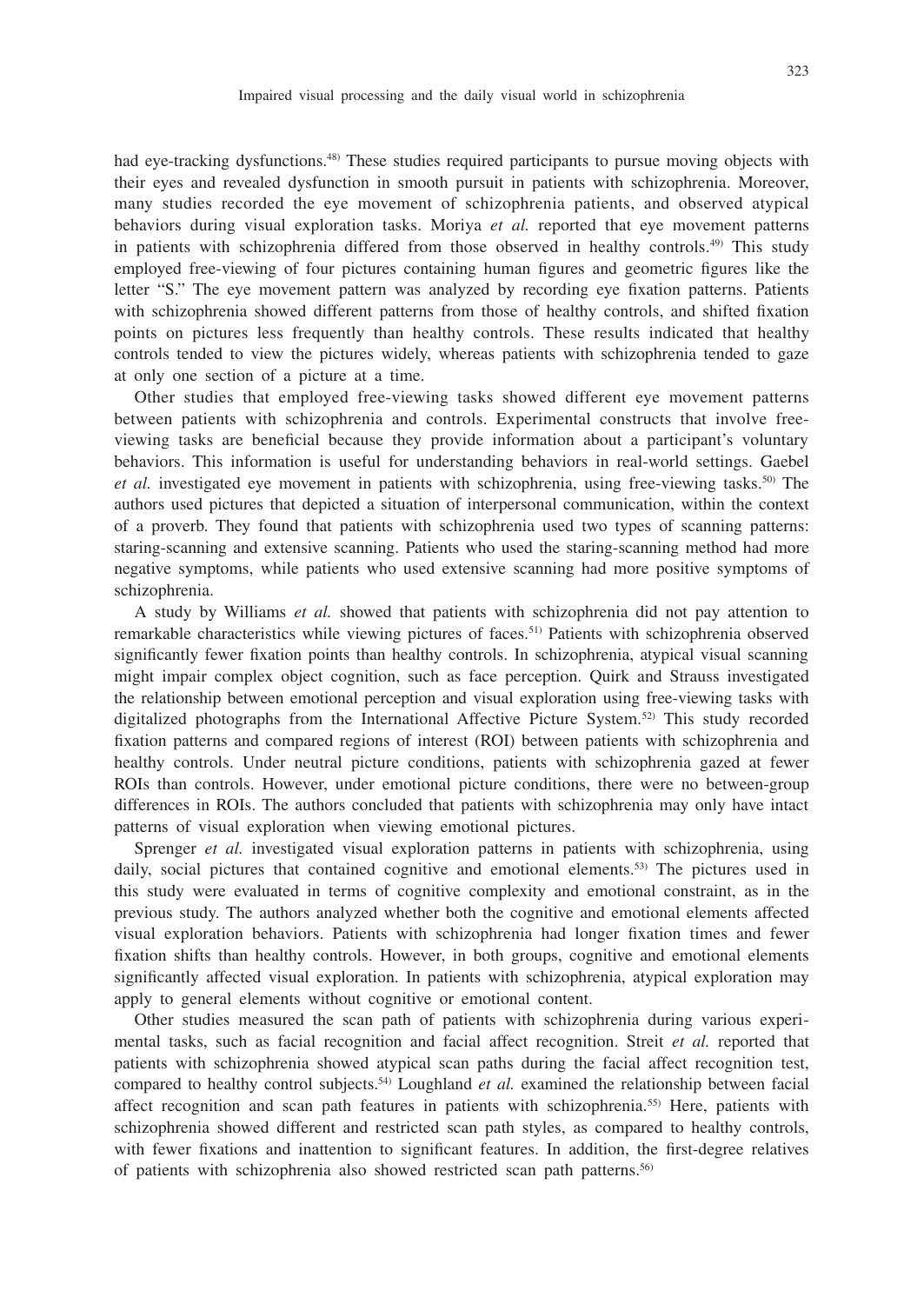Scan path studies that involved social situational elements, such as the facial affect recognition paradigm, showed that patients with schizophrenia had atypical scan path styles, compared to control subjects. These findings support the theory of a relationship between social cognition and vision. Thus, in patients with schizophrenia, atypical scan paths are considered a trait or state marker of the illness (see review by Beedie *et al.*57)). Eye movement assessments are easy and noninvasive for patients, and further research is needed, in clinical settings, to evaluate potential relationships between disease characteristics and social functioning in patients with schizophrenia.

# SUBJECTIVE REPORTS OF VISUAL PERCEPTION IN SCHIZOPHRENIA

Although a significant amount of behavioral experimental work has indicated abnormal visual functions in patients with schizophrenia (also see summary of key findings in Table 1), these studies were conducted under laboratory conditions. Of equal importance is the determination of how patients with schizophrenia perceive the visual world in daily life. Chapman investigated the subjective experiences of patients with early-stage schizophrenia and reported that, while the patients had no symptoms of depression, they exhibited perceptual disturbances, including abnormal visual experiences.58) Phillipson and Harris also investigated the changes in subjective experiences before and after illness onset using a retrospective survey. They found that more than half of patients experienced visual distortions, such as visual changes of brightness contrast, motion, color, and shape.<sup>59)</sup>

Regarding self-experience in patients with schizophrenia, Bunney *et al.* developed the Structured Interview for Assessing Perceptual Anomalies for reporting anomalous experiences.<sup>60)</sup> This study showed that more than 80% of patients with schizophrenia experienced perceptual anomalies of visual, tactile, olfactory, and gustatory modalities. Some patients reported peculiar visual processing, such as intense colors and brightness. The researchers developed other assessments of anomalous experiences, including the Bonn Scale for the Assessment of Basic Symptoms (BSABS)<sup>61)</sup> and the Examination of Anomalous World Experience.<sup>62)</sup> Klosterkotter, *et al.* investigated symptoms of schizophrenia in a prodromal phase and found that the BSABS was able to detect the onset of schizophrenia.<sup>63)</sup> This study also showed that some items contained visual perception disturbances, and BSABS was one of the core predictive factors.

As mentioned above, anomalous-visual experiences are well-documented in patients with schizophrenia; however, earlier studies have not integrated laboratory findings and abnormal visual experiences in this population. Silverstein *et al.* suggested that there are two factors that contribute to this limitation: the absence of suitable methods for measuring subjective experiences, and the absence of tests that incorporate subjective experiences into the field of laboratory research.<sup>64)</sup> Consequently, the relationship between visual abnormalities and laboratory findings is not well investigated. Further research is required to clarify the interactive relationships among subjective reports of visual disturbances, particularly in daily life settings, and laboratory findings regarding vision in patients with schizophrenia.

# BASIC VISUAL IMPAIRMENT AND DAILY VISUAL PERFORMANCE

Numerous daily activities involve vision; for example, driving a car requires complex visual processing, including detection of moving objects. Brunnauer *et al.* investigated driving behaviors in patients with mental disorders in Germany and reported that having a diagnosis of schizophrenia increased the likelihood that an individual would be unable to drive a car.65) Few studies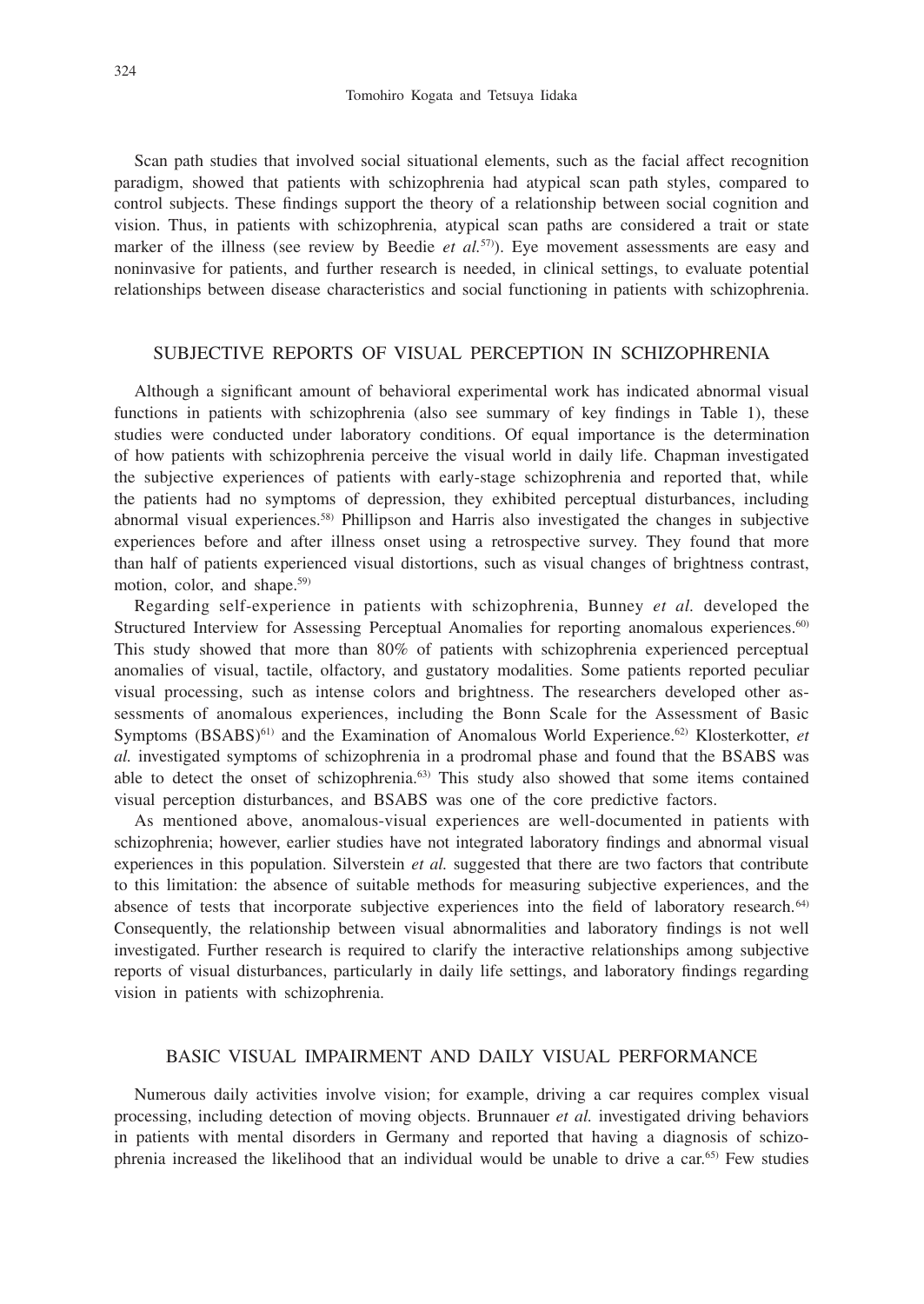have investigated the capability to drive, for example, by using a laboratory cognitive test<sup>66,67)</sup> or a driving simulator.68,69) Therefore, further research is needed to assess driving performance in patients with schizophrenia.

Recently, the development of wearable eye tracking devices allows mental health professionals assess patients' eye tracking data in real-life settings, such as home and public places.70) Several eye trackers produce video-based records of patients' eye movements and moving sight. Dowiasch *et al.* recently investigated eye movements of patients with schizophrenia in daily life settings.71) In this study, eye movements were recorded by mobile eye trackers during four different task conditions (gazing at static objects and free gaze conditions, while sitting and walking). Their results indicated that patients with schizophrenia had different eye tracking patterns compared to healthy controls, relative to task difficulty. During free gaze upon stationary targets while walking, the deviation of the retinal target velocity was significantly higher in patients than in healthy controls, suggesting that patients with schizophrenia had less precise tracking compared to healthy controls. However, during free gaze upon stationary targets with walking, there were no differences in eye movement between patients with schizophrenia and controls. Dowiasch *et al.* concluded that these results were contradictory to previous laboratory findings regarding smooth pursuit and further analyzes were needed to compare the relationship between laboratory and natural environments.

This potential difference should be taken into consideration when critically evaluating laboratory findings according to previous research, task strategies, and other sensory inputs. As reported, mobile eye tracking devices can analyze participants' gaze position during real-world and movement-centered tasks; therefore, these devices permit investigation of actual driving performance of patients. Future investigations involving other real-world settings, and evaluating complex behaviors (like shopping behaviors, where some patients with schizophrenia are less accurate and efficient<sup> $72$ </sup>) are needed since few studies use real-time data acquisition and field analyses. Clinicians and researchers in the psychiatric field stress the importance of measuring actual behaviors in patients with schizophrenia. Previously, performance measures involved restricting access to daily activities; however, newer, wearable devices can obtain accurate and reliable data anywhere, in real time, and within natural settings. Wearable devices are useful for conducting research and detailed behavioral analyses in patients with schizophrenia.

#### **CONCLUSION**

This review summarizes research on visual impairments in patients with schizophrenia. In this field, many studies have investigated various levels of impairment. Both laboratory findings in controlled settings and reports of subjective experiences indicate that visual impairment is a general characteristic, recognized both by clinicians and patients. Further work is needed to clarify the relationship between visual performance and social functioning. The resultant data will be useful for improving available treatments and enhancing our understanding of these patients' visual worlds.

#### REFERENCES

- 1) Fioravanti M, Carlone O, Vitale B, Cinti ME, Clare L. A meta-analysis of cognitive deficits in adults with a diagnosis of schizophrenia. *Neuropsychol Rev*, 2005; 15: 73–95.
- 2) Fioravanti M, Bianchi V, Cinti ME. Cognitive deficits in schizophrenia: an updated metanalysis of the scientific evidence. *BMC Psychiatry*, 2012; 12: 20.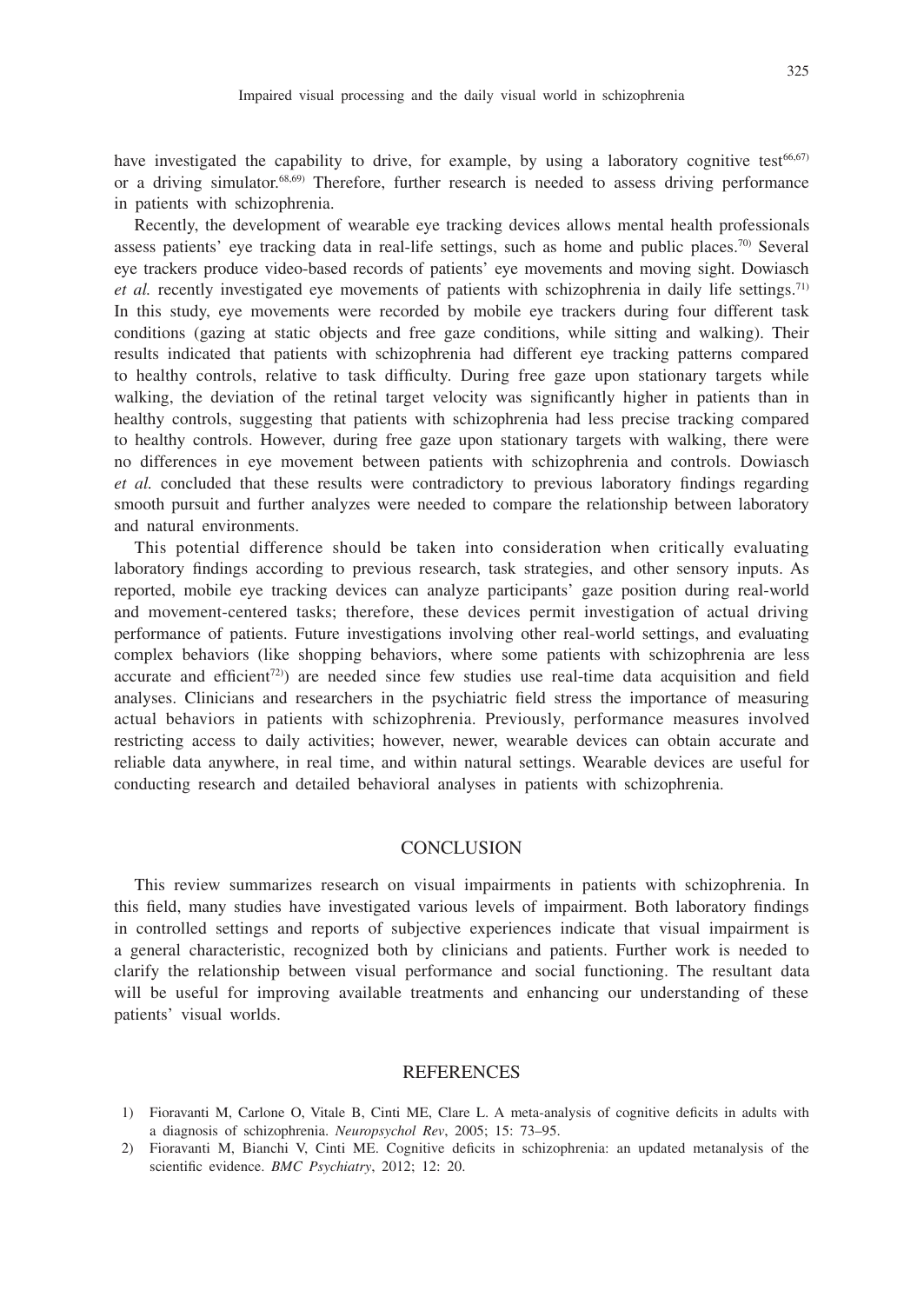- 3) Green MF. What are the functional consequences of neurocognitive deficits in schizophrenia? *Am J Psychiatry*, 1996; 153: 321–330.
- 4) Carter CS, Barch DM, Buchanan RW, Bullmore ET, Krystal JH, Cohen J, *et al.* Identifying cognitive mechanisms targeted for treatment development in schizophrenia: an overview of the first meeting of the Cognitive Neuroscience Treatment Research to Improve Cognition in Schizophrenia initiative. *Biol Psychiatry*, 2008; 64: 4–10.
- 5) Corrigan PW, Green MF, Toomey R. Cognitive correlates to social cue perception in schizophrenia. *Psychiatry Res*, 1994; 53: 141–151.
- 6) Sergi MJ, Green MF. Social perception and early visual processing in schizophrenia. *Schizophr Res*, 2003; 59: 233–241.
- 7) Sergi MJ, Rassovsky Y, Nuechterlein KH, Green MF. Social perception as a mediator of the influence of early visual processing on functional status in schizophrenia. *Am J Psychiatry*, 2006; 163: 448–454.
- 8) Rassovsky Y, Horan WP, Lee J, Sergi MJ, Green MF. Pathways between early visual processing and functional outcome in schizophrenia. *Psychol Med*, 2011; 41: 487–497.
- 9) Silverstein SM, Keane BP. Vision Science and Schizophrenia Research: Toward a Re-view of the Disorder Editors' Introduction to Special Section. *Schizophr Bull*, 2011; 37: 681–689.
- 10) Silverstein SM, Rosen R. Schizophrenia and the eye. *Schizophr Res Cogn*, 2015; 2: 46–55.
- 11) Butler PD, Silverstein SM, Dakin SC. Visual perception and its impairment in schizophrenia. *Biol Psychiatry*, 2008; 64: 40–47.
- 12) Keri S, Kiss I, Kelemen O, Benedek G, Janka Z. Anomalous visual experiences, negative symptoms, perceptual organization and the magnocellular pathway in schizophrenia: a shared construct? *Psychol Med*, 2005; 35: 1445–1455.
- 13) Nakayama K. Biological image motion processing a review. *Vision Res*, 1985; 25: 625–660.
- 14) Stuve TA, Friedman L, Jesberger JA, Gilmore GC, Strauss ME, Meltzer HY. The relationship between smooth pursuit performance, motion perception and sustained visual attention in patients with schizophrenia and normal controls. *Psychol Med*, 1997; 27: 143–152.
- 15) Chen Y, Palafox GP, Nakayama K, Levy DL, Matthysse S, Holzman PS. Motion perception in schizophrenia. *Arch Gen Psychiatry*, 1999; 56: 149–154.
- 16) Chen Y, Levy DL, Nakayama K, Matthysse S, Palafox G, Holzman PS. Dependence of impaired eye tracking on deficient velocity discrimination in schizophrenia. *Arch Gen Psychiatry*, 1999; 56: 155–161.
- 17) Chen Y, Nakayama K, Levy DL, Mathysse S, Holzman PS. Psychophysical isolation of a motion-processing deficit in schizophrenics and their relatives and its association with impaired smooth pursuit. *Proc Natl Acad Sci U S A*, 1999; 96: 4724–4729.
- 18) Li CSR. Impaired detection of visual motion in schizophrenia patients. Prog. Neuropsychopharmacol. *Biol Psychiatry*, 2002; 26: 929–934.
- 19) Chen Y, Nakayama K, Levy D, Matthysse S, Holzman P. Processing of global, but not local, motion direction is deficient in schizophrenia. *Schizophr Res*, 2003; 61: 215–227.
- 20) Chen Y, Bidwell LC, Holzman PS. Visual motion integration in schizophrenia patients, their first-degree relatives, and patients with bipolar disorder. *Schizophr Res*, 2005; 74: 271–281.
- 21) Slaghuis WL, Holthouse T, Hawkes A, Bruno R. Eye movement and visual motion perception in schizophrenia II: global coherent motion as a function of target velocity and stimulus density. *Exp Brain Res*, 2007; 182: 415–426.
- 22) Chen Y, Levy DL, Sheremata S, Holzman PS. Compromised late-stage motion processing in schizophrenia. *Biol Psychiatry*, 2004; 55: 834–841.
- 23) Bidwell LC, Holzman PS, Chen Y. Aging and visual motion discrimination in normal adults and schizophrenia patients. *Psychiatry Res*, 2006; 145: 1–8.
- 24) Chen Y, Levy DL, Sheremata S, Holzman PS. Bipolar and schizophrenic patients differ in patterns of visual motion discrimination. *Schizophr Res*, 2006; 88: 208–216.
- 25) Kim D, Wylie G, Pasternak R, Butler PD, Javitt DC. Magnocellular contributions to impaired motion processing in schizophrenia. *Schizophr Res*, 2006; 82: 1–8.
- 26) Clementz BA, McDowell JE, Dobkins KR. Compromised speed discrimination among schizophrenia patients when viewing smooth pursuit targets. *Schizophr Res*, 2007; 95: 61–64.
- 27) Slaghuis WL, Bowling AC, French RV. Smooth-pursuit eye movement and directional motion-contrast sensitivity in schizophrenia. *Exp Brain Res*, 2005; 166: 89–101.
- 28) Fukushima J, Fukushima K, Chiba T, Tanaka S, Yamashita I, Kato M. Disturbances of voluntary control of saccadic eye-movements in schizophrenic-patients. *Biol Psychiatry*, 1988; 23: 670–677.
- 29) Karoumi B, Ventre-Dominey J, Vighetto A, Dalery J, d'Amato T. Saccadic eye movements in schizophrenic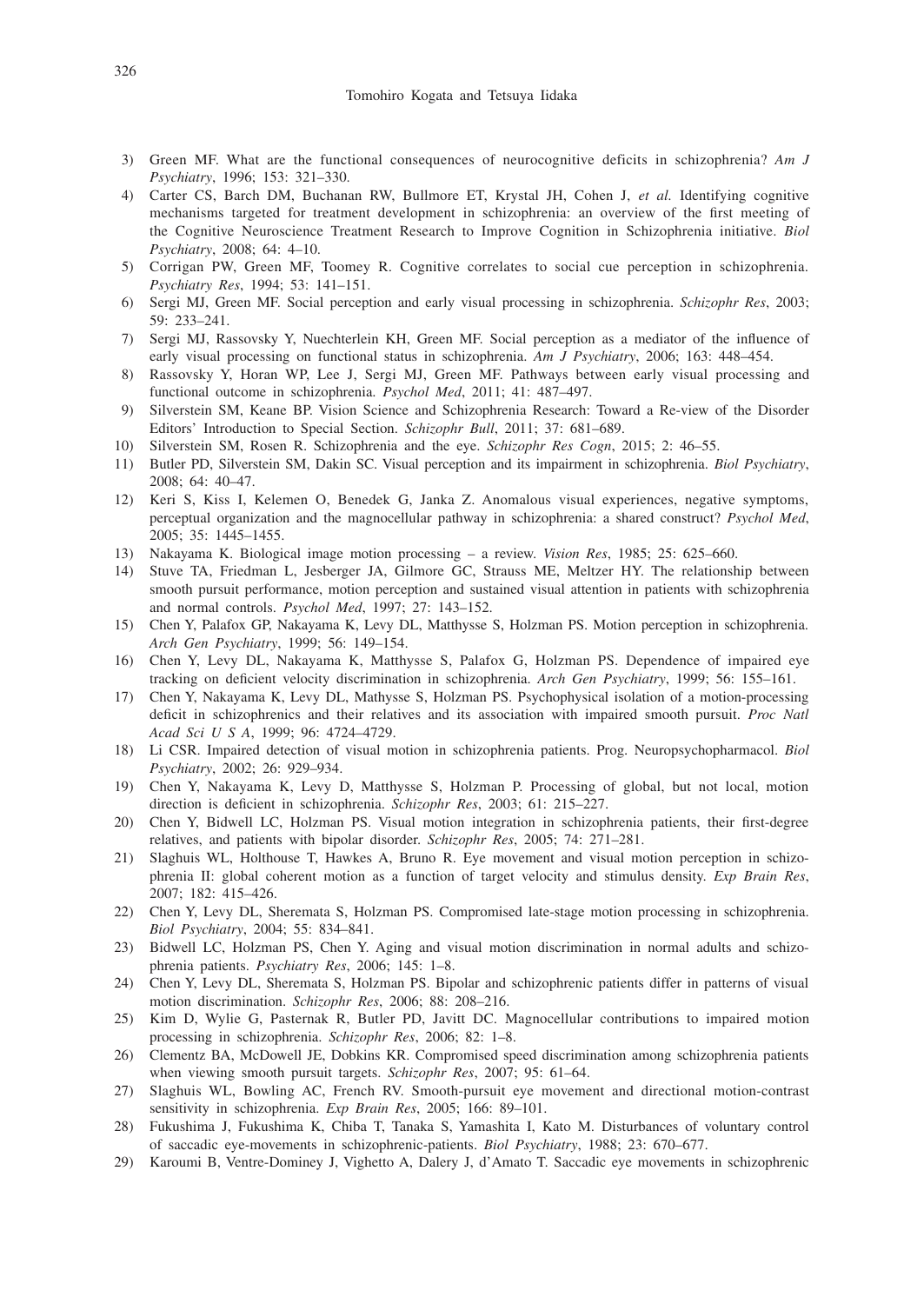patients. *Psychiatry Res*, 1998; 77: 9–19.

- 30) Kelemen O, Erdelyi R, Pataki I, Benedek G, Janka Z, Keri S. Theory of mind and motion perception in schizophrenia. *Neuropsychology*, 2005; 19: 494–500.
- 31) Shuwairi SM, Cronin-Golomb A, McCarley RW, O'Donnell BF. Color discrimination in schizophrenia. *Schizophr Res*, 2002; 55: 197–204.
- 32) Price MJ, Feldman RG, Adelberg D, Kayne H. Abnormalities in color-vision and contrast sensitivity in parkinsons-disease. *Neurology*, 1992; 42: 887–890.
- 33) Desai P, Roy M, Roy A, Brown S, Smelson D. Impaired color vision in cocaine-withdrawn patients. *Arch Gen Psychiatry*, 1997; 54: 696–699.
- 34) Ungar L, Nestor PG, Niznikiewicz MA, Wible CG, Kubicki M. Color Stroop and negative priming in schizophrenia: An fMRI study. *Psychiatry Res*, 2010; 181: 24–29.
- 35) Jahshan C, Wynn JK, Breitmeyer BG, Green MF. Nonconscious and conscious color priming in schizophrenia. *J Psychiatr Res*, 2012; 46: 1312–1317.
- 36) David AS. Tachistoscopic tests of color naming and matching in schizophrenia evidence for posterior callosum dysfunction. *Psychol Med*, 1987; 17: 621–630.
- 37) Peterson MA, Kimchi R. Perceptual organization in vision. In: *The Oxford Handbook of Cognitive Psychology*, edited by Reisberg D. pp. 9–31. 2013, Oxford University Press, Oxford.
- 38) Carter CS, Robertson LC, Nordahl TE, Chaderjian M, OshoraCelaya L. Perceptual and attentional asymmetries in schizophrenia: Further evidence for a left hemisphere deficit. *Psychiatry Res*, 1996; 62: 111–119.
- 39) Buchanan RW, Strauss ME, Kirkpatrick B, Holstein C, Breier A, Carpenter WT. Neuropsychological impairments in deficit vs nondeficit forms of schizophrenia. *Arch Gen Psychiatry*, 1994; 51: 804–811.
- 40) Cox MD, Leventhal DB. Multivariate-analysis and modification of a preattentive, perceptual dysfunction in schizophrenia. *J Nerv Ment Dis*, 1978; 166: 709–718.
- 41) Parnas J, Vianin P, Saebye D, Jansson L, Volmer-Larsen A, Bovet P. Visual binding abilities in the initial and advanced stages of schizophrenia. *Acta Psychiatr Scand*, 2001; 103: 171–180.
- 42) Silverstein SM, Kovacs I, Corry R, Valone C. Perceptual organization, the disorganization syndrome, and context processing in chronic schizophrenia. *Schizophr Res*, 2000; 43: 11–20.
- 43) Uhlhaas PJ, Silverstein SM, Phillips WA, Lovell PG. Evidence for impaired visual context processing in schizotypy with thought disorder. *Schizophr Res*, 2004; 68: 249–260.
- 44) Uhlhaas PJ, Phillips WA, Silverstein SM. The course and clinical correlates of dysfunctions in visual perceptual organization in schizophrenia during the remission of psychotic symptoms. *Schizophr Res*, 2005; 75: 183–192.
- 45) Uhlhaas PJ, Silverstein SM. Perceptual organization in schizophrenia spectrum disorders: Empirical research and theoretical implications. *Psychol Bull*, 2005; 131: 618–632.
- 46) Silverstein SM, Keane BP. Perceptual Organization Impairment in Schizophrenia and Associated Brain Mechanisms: Review of Research from 2005 to 2010. *Schizophr Bull*, 2011; 37: 690–699.
- 47) Holzman PS, Proctor LR, Hughes DW. Eye-tracking patterns in schizophrenia. *Science*, 1973; 181: 179–181.
- 48) Holzman PS, Proctor LR, Levy DL, Yasillo NJ, Meltzer HY, Hurt SW. Eye-tracking dysfunctions in schizophrenic-patients and their relatives. *Arch Gen Psychiatry*, 1974; 31: 143–151.
- 49) Moriya H, Ando K, Kojima T, Shimazono Y, Ogiwara R, Jimbo K, *et al.* Eye movements during perception of pictures in chronic schizophrenia. *Folia Psychiatr Neurol Jpn*, 1972; 26: 189–199.
- 50) Gaebel W, Ulrich G, Frick K. Visuomotor performance of schizophrenic patients and normal controls in a picture viewing task. *Biol Psychiatry*, 1987; 22: 1227–1237.
- 51) Williams LM, Loughland CM, Gordon E, Davidson D. Visual scanpaths in schizophrenia: is there a deficit in face recognition? *Schizophr Res*, 1999; 40: 189–199.
- 52) Quirk SW, Strauss ME. Visual exploration of emotion eliciting images by patients with schizophrenia. *J Nerv Ment Dis*, 2001; 189: 757–765.
- 53) Sprenger A, Friedrich M, Nagel M, Schmidt CS, Moritz S, Lencer R. Advanced analysis of free visual exploration patterns in schizophrenia. *Front Psychol*, 2013; 4: 10.
- 54) Streit M, Wolwer W, Gaebel W. Facial-affect recognition and visual scanning behaviour in the course of schizophrenia. *Schizophr Res*, 1997; 24: 311–317.
- 55) Loughland CM, Williams LM, Gordon E. Visual scanpaths to positive and negative facial emotions in an outpatient schizophrenia sample. *Schizophr Res*, 2002; 55: 159–170.
- 56) Loughland CM, Williams LM, Harris AW. Visual scanpath dysfunction in first-degree relatives of schizophrenia probands: evidence for a vulnerability marker? *Schizophr Res*, 2004; 67: 11–21.
- 57) Beedie SA, St Clair DM, Benson PJ. Atypical scanpaths in schizophrenia: Evidence of a trait- or statedependent phenomenon? *J Psychiatry Neurosci*, 2011; 36: 150–164.